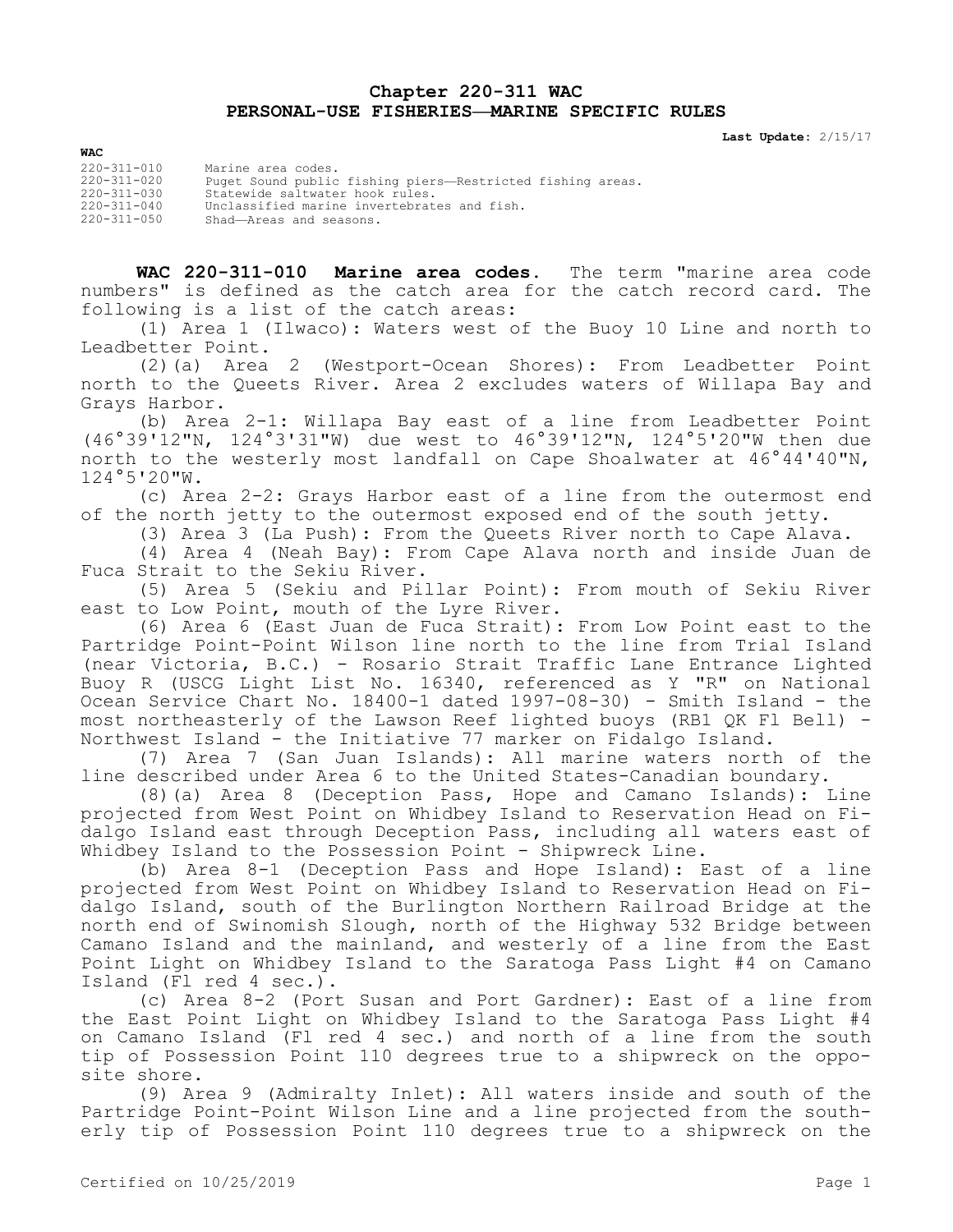opposite shore and northerly of the Hood Canal Bridge and the Apple Cove Point-Edwards Point Line.

(10) Area 10 (Seattle-Bremerton): From the Apple Cove Point-Edwards Point Line to a line projected true east-west through the northern tip of Vashon Island.

(11) Area 11 (Tacoma-Vashon Island): From the northern tip of Vashon Island to the Tacoma Narrows Bridge.

(12) Area 12 (Hood Canal): All contiguous waters south of the Hood Canal Bridge and adjacent waters north of the Hood Canal Bridge when fishing from the pontoon beneath the bridge.

(13) Area 13 (South Puget Sound): All contiguous waters south of the Tacoma Narrows Bridge.

[Statutory Authority: RCW 77.04.012, 77.04.013, 77.04.020, 77.04.055, and 77.12.047. WSR 17-05-112 (Order 17-04), recodified as § 220-311-010, filed 2/15/17, effective 3/18/17; WSR 16-14-045 (Order 16-160), § 220-56-185, filed 6/28/16, effective 7/29/16. Statutory Authority: RCW 77.12.047. WSR 10-07-105 (Order 10-64), § 220-56-185, filed 3/19/10, effective 5/1/10; WSR 07-05-051 (Order 07-22), § 220-56-185, filed 2/16/07, effective 3/19/07. Statutory Authority: RCW 75.08.080, 77.12.040. WSR 00-08-038 (Order 00-29), § 220-56-185, filed 3/29/00, effective 5/1/00; WSR 99-15-081 (Order 99-102), § 220-56-185, filed 7/20/99, effective 8/20/99; WSR 99-08-029 (Order 99-13), § 220-56-185, filed 3/30/99, effective 5/1/99. Statutory Authority: RCW 75.08.080. WSR 95-04-066 (Order 95-10), § 220-56-185, filed 1/30/95, effective 5/1/95; WSR 91-08-054 (Order 91-13), § 220-56-185, filed 4/2/91, effective 5/3/91; WSR 89-07-060 (Order 89-12), § 220-56-185, filed 3/16/89; WSR 88-10-013 (Order 88-15), § 220-56-185, filed 4/26/88; WSR 85-18-026 (Order 85-111), § 220-56-185, filed 5/27/85; WSR 85-09-017 (Order 85-20), § 220-56-185, filed 4/9/85; WSR 80-03-064 (Order 80-12), § 220-56-185, filed 2/27/80, effective 4/1/80.]

**WAC 220-311-020 Puget Sound public fishing piers—Restricted fishing areas.** (1) Dash Point Dock public fishing pier: It is unlawful to take, fish for or possess food fish or shellfish taken within 100 yards of the Dash Point Dock public fishing pier, except while fishing from the Dash Point Dock public fishing pier.

(2) Des Moines public fishing pier: It is unlawful to take, fish for or possess food fish or shellfish taken within 100 yards of the Des Moines public fishing pier, except while fishing from the Des Moines public fishing pier.

(3) Edmonds public fishing pier:

(a) It is unlawful to take, fish for or possess food fish or shellfish taken from the following waters, except while fishing from the Edmonds public fishing pier: Waters inside a line from a boundary marker on the north breakwater to the southernmost marker buoy, then to the north end of the city of Edmonds public beach.

(b) It is unlawful to take, fish for or possess food fish or shellfish taken by any means from within the boundaries of the underwater artificial reef surrounding the Edmonds public fishing pier as defined in this subsection, except while fishing from the Edmonds public fishing pier. The underwater artificial reef area is defined as waters lying northerly and easterly of the north breakwater of the port of Edmonds marina inside of a line from a boundary marker on the north breakwater, northwesterly 275 feet to a marker buoy, thence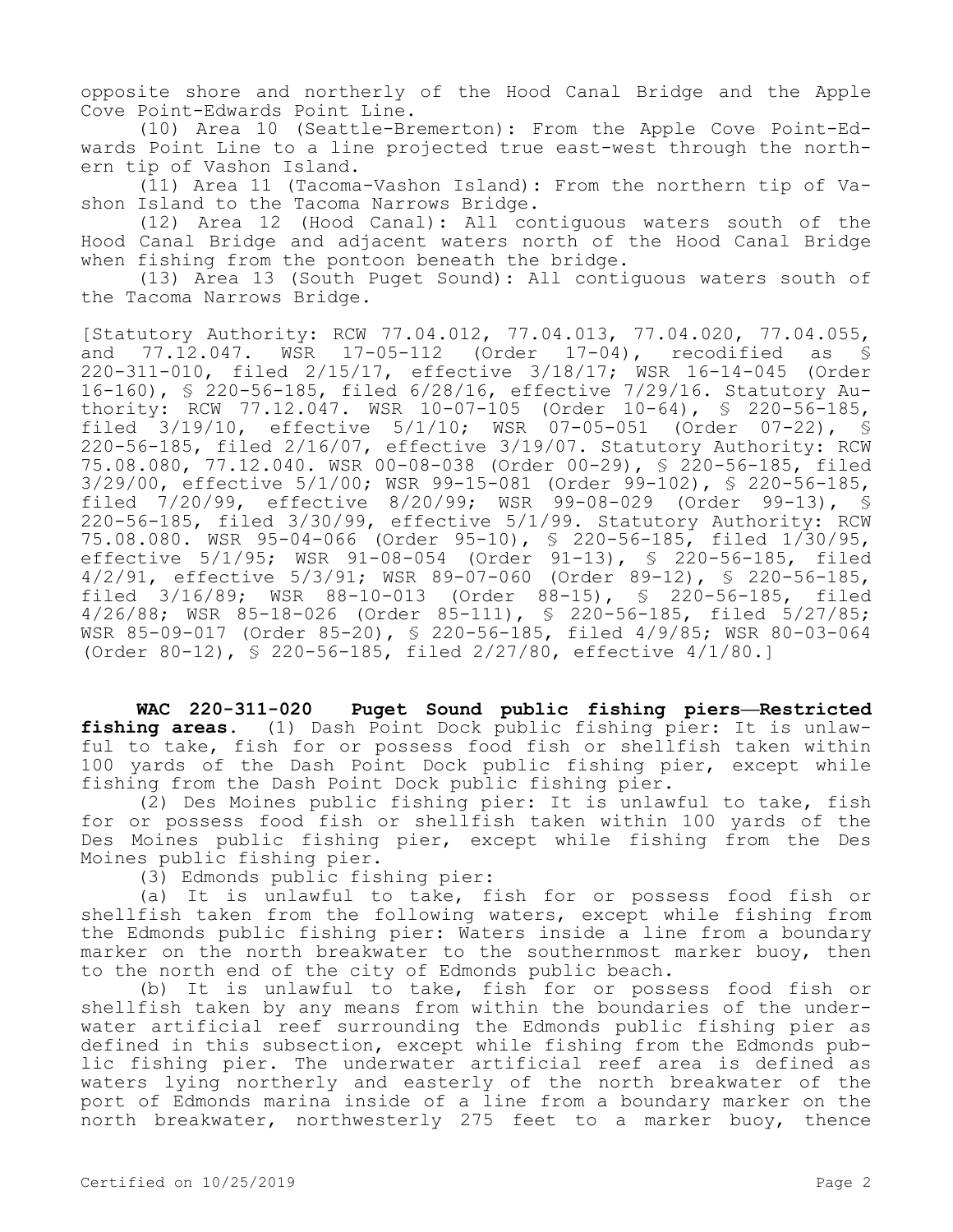northeasterly 1350 feet to a marker buoy, thence southeasterly to the northeastern end of the city of Edmonds public beach.

(4) Elliot Bay public fishing pier: It is unlawful to take, fish for or possess food fish or shellfish taken within 100 yards of the Elliot Bay public fishing pier, except while fishing from the Elliot Bay public fishing pier.

(5) Les Davis public fishing pier: It is unlawful to take, fish for or possess food fish or shellfish taken within 100 yards of the Les Davis public fishing pier, except while fishing from the Les Davis public fishing pier.

(6) A violation of this section is an infraction, punishable under RCW 77.15.160, unless the person has harvested fish. If the person has harvested fish, the violation is punishable under RCW 77.15.380, Unlawful recreational fishing in the second degree—Penalty, unless the fish are taken in the amounts or manner to constitute a violation of RCW 77.15.370, Unlawful recreational fishing in the first degree— Penalty.

[Statutory Authority: RCW 77.04.012, 77.04.013, 77.04.020, 77.04.055, and 77.12.047. WSR 17-05-112 (Order 17-04), recodified as § 220-311-020, filed 2/15/17, effective 3/18/17. Statutory Authority: RCW 77.04.012, 77.04.020, 77.04.055, 77.12.045, and 77.12.047. WSR 13-20-021 (Order 13-210), § 220-56-136, filed 9/23/13, effective 10/24/13.]

**WAC 220-311-030 Statewide saltwater hook rules.** (1) It is unlawful to use more than two hooks to fish in saltwater, except for forage fish jigger gear and squid jig gear, and when fishing from the north jetty of the Columbia River.

(2) It is unlawful to use barbed hooks in Marine Areas 5-13, except for forage fish jigger gear.

(3) It is unlawful to use other than one single-point barbless hook to fish for sturgeon.

(4) It is unlawful to use other than single-point barbless hooks to fish for salmon in Marine Areas 1-13.

(5) It is unlawful to fish for or possess salmon taken with terminal gear hooks in violation of anti-snagging rule in the following saltwater areas during the periods indicated: Budd Inlet waters south of a line projected true west from the KGY radio station to the mainland and north of the closed zone provided for in WAC 220-310-030 - July 16 through October 31.

(6) It is unlawful to use forage fish jig gear, and anti-snagging rule and night closure in effect, in the Duwamish Waterway downstream from the First Avenue South Bridge to an east-west line through Southwest Hanford Street on Harbor Island parallel to Southwest Spokane Street where it crosses Harbor Island - July 1 through October 31.

(7) Use of gear in violation of this section is an infraction, punishable under RCW 77.15.160.

(8) It is unlawful to possess fish or shellfish taken with gear in violation of the provisions of this section. Possession of fish or shellfish while using gear in violation of the provisions of this section is a rebuttable presumption that the fish or shellfish were taken with such gear. Possession of such fish or shellfish is punishable under RCW 77.15.380 Unlawful recreational fishing in the second degree— Penalty, unless the fish or shellfish are taken in the amounts or man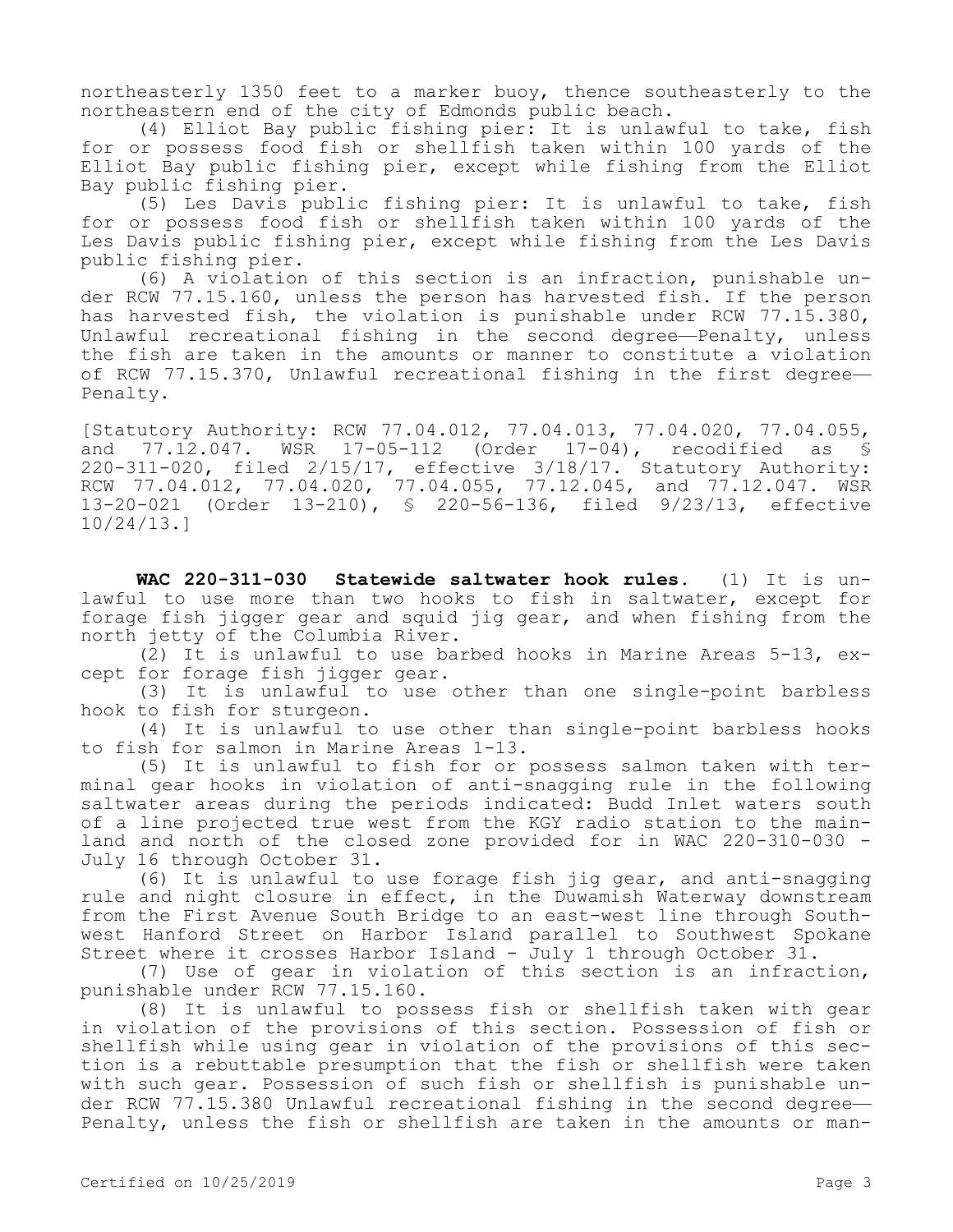ner to constitute a violation of RCW 77.15.370 Unlawful recreational fishing in the first degree—Penalty.

[Statutory Authority: RCW 77.04.012, 77.04.013, 77.04.020, 77.04.055, and  $77.12.047$ . WSR  $17-05-112$  (Order  $17-04$ ), amended and recodified as § 220-311-030, filed 2/15/17, effective 3/18/17. Statutory Authority: RCW 77.12.047. WSR 10-07-105 (Order 10-64), S 220-56-116, filed 3/19/10, effective 5/1/10. Statutory Authority: RCW 77.12.047 and 77.04.020. WSR 09-15-035 (Order 09-133), § 220-56-116, filed 7/8/09, effective 8/8/09; WSR 08-15-002 (Order 08-165), § 220-56-116, filed 7/3/08, effective 8/3/08; WSR 07-16-056, § 220-56-116, filed 7/26/07, effective 8/26/07. Statutory Authority: RCW 77.12.047. WSR 06-09-021 (Order 06-67), § 220-56-116, filed 4/11/06, effective 5/12/06; WSR 06-05-085 (Order 06-23), § 220-56-116, filed 2/14/06, effective 5/1/06; WSR 02-08-048 (Order 02-53), § 220-56-116, filed 3/29/02, effective 5/1/02. Statutory Authority: 2000 c 107 § 7. WSR 00-16-091 (Order 00-134), § 220-56-116, filed 7/31/00, effective 8/31/00. Statutory Authority: RCW 75.08.080. WSR 95-04-066 (Order 95-10), § 220-56-116, filed 1/30/95, effective 5/1/95; WSR 92-11-012 (Order 92-19), § 220-56-116, filed 5/12/92, effective 6/12/92; WSR 89-10-032 (Order 89-26), § 220-56-116, filed 4/27/89; WSR 88-10-012 (Order 88-14), § 220-56-116, filed 4/26/88; WSR 85-09-017 (Order 85-20), § 220-56-116, filed 4/9/85; WSR 83-07-043 (Order 83-16), § 220-56-116, filed 3/17/83; WSR 82-13-040 (Order 82-61), § 220-56-116, filed 6/9/82.]

**WAC 220-311-040 Unclassified marine invertebrates and fish.** (1) "Unclassified marine invertebrates" and "unclassified marine fish" mean species existing in Washington state marine waters in a wild state that have not been classified as food fish, shellfish, game fish, protected wildlife, or endangered species.

(2) All Marine Areas are closed to the taking of unclassified marine invertebrates and unclassified marine fish.

(3) It is unlawful to take, fish for or possess Pacific lamprey or river lamprey.

(4) Violation of this section is punishable under RCW 77.15.380 Unlawful recreational fishing in the second degree—Penalty, unless the fish or shellfish are taken in the amounts or manner to constitute a violation of RCW 77.15.370 Unlawful recreational fishing in the first degree—Penalty.

[Statutory Authority: RCW 77.04.012, 77.04.013, 77.04.020, 77.04.055, and 77.12.047. WSR 17-05-112 (Order 17-04), recodified as § 220-311-040, filed 2/15/17, effective 3/18/17. Statutory Authority: RCW 77.12.047. WSR 10-07-105 (Order 10-64), § 220-56-130, filed 3/19/10, effective 5/1/10; WSR 06-09-021 (Order 06-67), § 220-56-130, filed 4/11/06, effective 5/12/06; WSR 06-05-085 (Order 06-23), § 220-56-130, filed 2/14/06, effective 5/1/06; WSR 05-05-035 (Order 05-15), § 220-56-130, filed 2/10/05, effective 5/1/05. Statutory Authority: RCW 75.08.080, 77.12.040. WSR 00-08-038 (Order 00-29), § 220-56-130, filed 3/29/00, effective 5/1/00. Statutory Authority: RCW 75.08.080. WSR 95-04-066 (Order 95-10), § 220-56-130, filed 1/30/95, effective 5/1/95; WSR 80-03-064 (Order 80-12), § 220-56-130, filed 2/27/80, effective 4/1/80.]